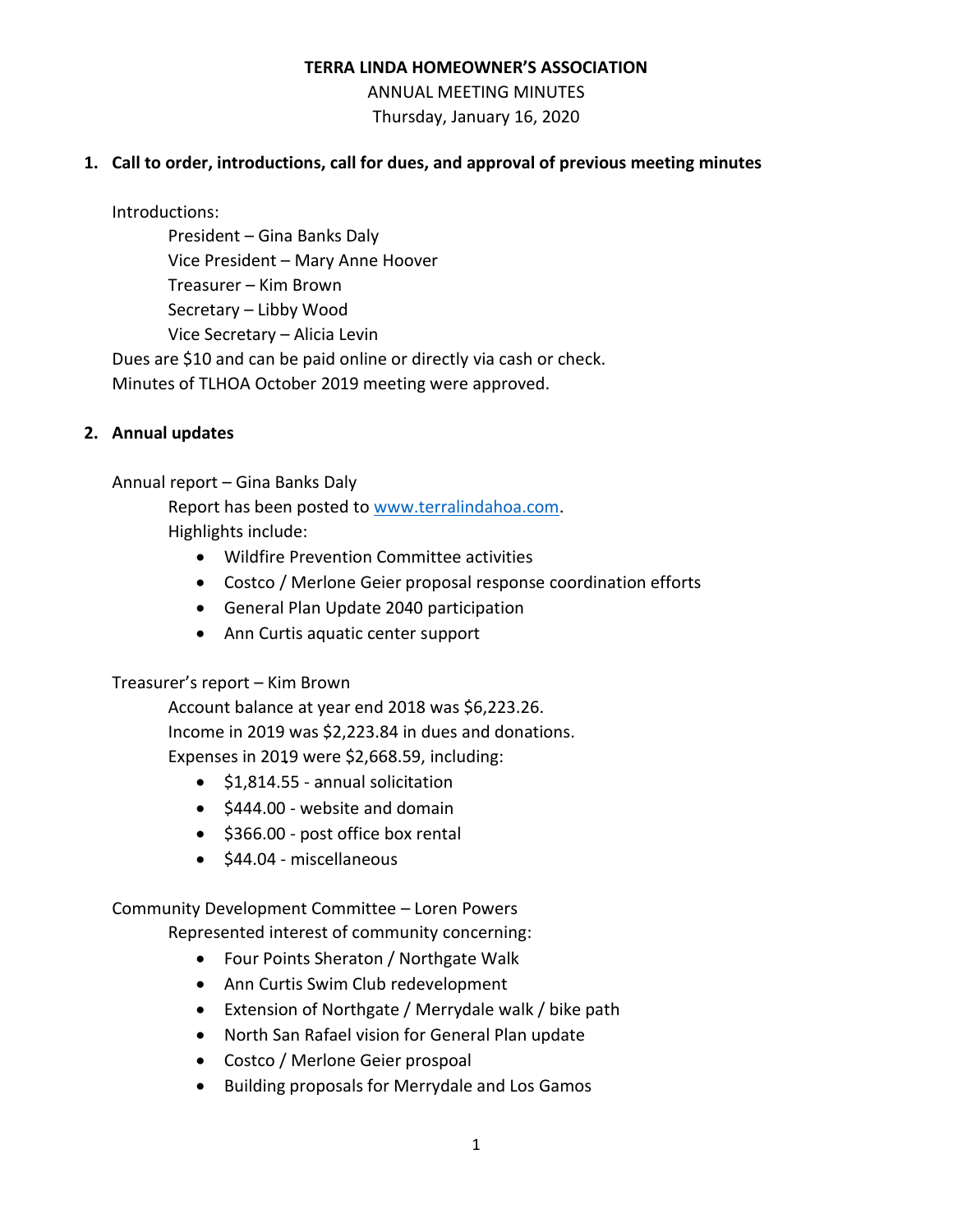## **TERRA LINDA HOMEOWNER'S ASSOCIATION**

ANNUAL MEETING MINUTES Thursday, January 16, 2020

Considered whether project results would be consistent with existing community. Emphasized focus on density, traffic, safety, and preservation of light and views. Report on committee activities is on TLHOA website.

# **3. Nominations and election of 2020 officers**

The following slate was approved: Co-President – Gina Bank Daly Co-President – Mary Anne Hoover Treasurer – Kim Brown Secretary – Libby Wood Vice Secretary – Sana Suleiman

# **4. Presentation: Update on San Rafael Wildfire Prevention Plan – Quinn Gardner, Emergency Manager**

Update on fire and office of emergency services highlighted:

Individual preparedness:

- Steps:
	- o Sign up for alerts
	- o Have and practice a plan
	- o Assemble supplies
- CERT qualification recommended

PG&E De-Energization or Public Safety Power Shutoffs (PSPS) Wildfire Action Plan

- Timeline:
	- o Template approved March 2019
	- o Citizen committee met and reviewed throughout 2019
	- o Suggestions made and approved
- Key points:
	- o Vegetation standards
	- o Fuel reduction
	- o Public education
	- o Evacuation
	- o Exemptions via inspections
	- o Coordination with regional partners
	- o No laws changed; ordinances still to come
- Accomplishments:
	- o Fuel reduction underway
	- o Public education underway